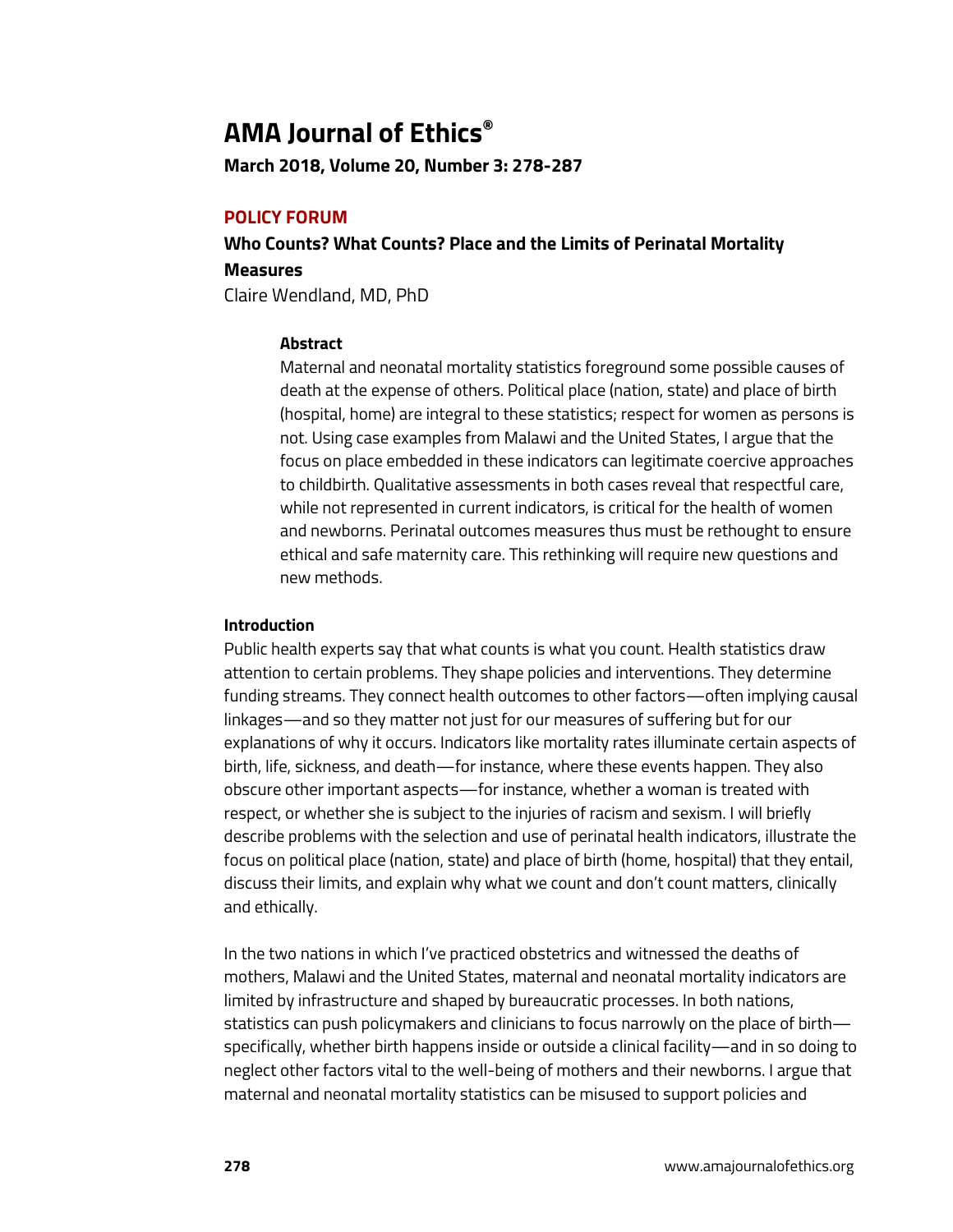practices that restrict women's autonomy. Exclusive attention to such statistics can also lead to misplaced attributions of responsibility for poor maternal and newborn outcomes and thus work against reproductive justice by further marginalizing certain groups of women while shielding powerful institutions from blame.

## **Making Numbers**

Let's begin with the indicators used to measure maternal death (see table 1). In Malawi, while death rates are thought to have improved recently, they still appear very high: a woman's lifetime chance of dying from a maternal cause is estimated at 1 in 29 [1]. In the United States that odds estimate is 1 in 3,800 [1], but maternal death rates seem to be increasing substantially—in sharp contrast to all other wealthy nations and most poor ones [2].

| Table 1. Comparison of Malawi and the United States on selected perinatal mortality |
|-------------------------------------------------------------------------------------|
| indicators, 2015 [1, 3]                                                             |

| Perinatal mortality indicator         | Malawi | <b>United States</b> |
|---------------------------------------|--------|----------------------|
| Maternal mortality ratio <sup>a</sup> | 634    | 14                   |
| Lifetime risk of maternal<br>death    | 1:29   | 1:3,800              |
| Neonatal mortality rate <sup>b</sup>  | 23.1   | 3.7                  |

*Note*: 2015 indicators are the most recent indicators available.

a Maternal deaths per 100,000 live births

**b** Deaths in first 28 days of life/1,000 live births

Use of the words "seem" and "appear" is important in the prior sentences. These indicators are numbers that can easily look like facts, but maternal mortality statistics are notoriously uncertain [4]. The most significant source of uncertainty is underreporting: underreporting of maternal mortality is common worldwide, especially for late maternal deaths (such as those caused by thromboembolic events, for which the risk remains elevated several months after delivery) and for deaths resulting from stigmatized causes (such as complications of illegal abortion) [4, 5].

Comparison of the two nations' mortality rates, presented in table 1, requires mathematical artifice. In other words, these numbers that take similar forms come from completely different original data sources and collection practices and go through completely different bureaucratic procedures and mathematical transformations. Place matters, not for death alone, but for the production of numbers about it.

In most relatively wealthy countries, including the United States, maternal deaths are counted from death certificates recorded in civil registration systems. Death certificate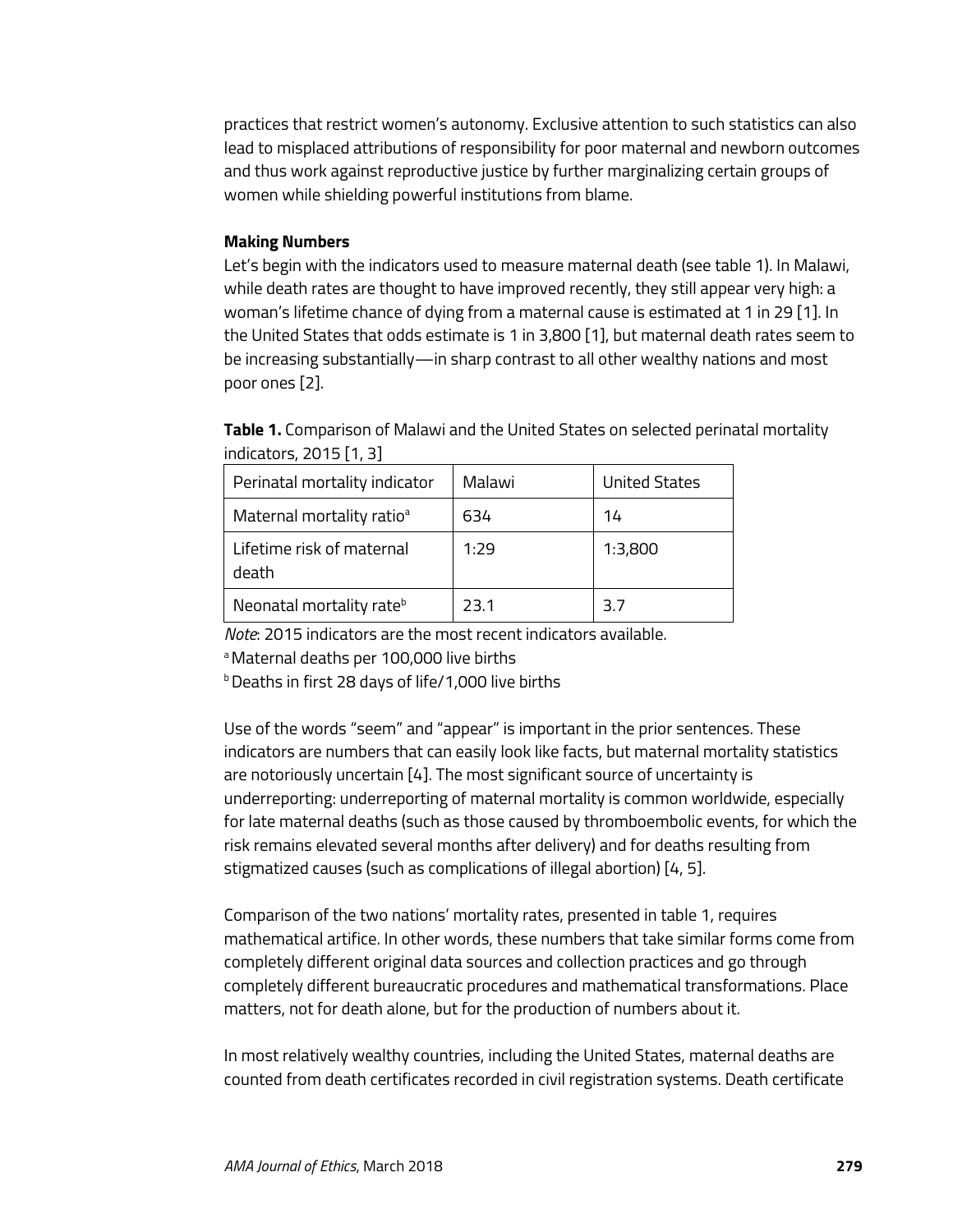formats, data recording, and data collection practices in the United States vary from state to state. Most states include a box for indicating whether the dead person was or had been recently pregnant. However, instructions for checking these boxes vary, and the implementation of check-boxes at different times in different states makes calculations of nationwide maternal mortality so unwieldy that, actually, no official US maternal mortality ratio has been reported since 2007 [2]. Epidemiologists typically use computerized records to aggregate data from sources that vary state by state and then multiply these data by "correction factors" to adjust for different reporting practices or suspected underreporting [1, 2]. These adjustments are appropriate and necessary. They contribute to confusion surrounding maternal mortality, however, as both uncorrected and corrected statistics circulate and experts debate how corrections should be made.

In Malawi and in most other poor nations, the places where the great majority of the world's maternal deaths actually happen, mortality rates are modeled estimates rather than adjusted counts [5]. Infrastructure problems mean that neither paper death certificates nor computerized records are gathered reliably into a central vital registration system. By some estimates, three-quarters of Malawi's deaths are never officially reported [6]. Instead, maternal mortality is estimated from samples of Malawi residents who are surveyed about the lives and deaths of their adult siblings. This approach, the "sisterhood method," is an important innovation that sprang from a realization that families often knew what health systems and state bureaucrats did not [7]. Sisterhood data is then transformed by a complex model designed to adjust for likely sampling and reporting errors, a model that is contentious and that has changed over the years [8].

In both countries, a great deal of uncertainty is ultimately hidden in a number—such as a maternal mortality ratio—that looks like a fact. (Because maternal deaths are relatively uncommon even where they are nowhere near rare enough, underestimating or misattributing even a few deaths makes a large difference in the maternal mortality ratio. Statistics used to track newborn and infant deaths, which are more common and less vulnerable to misattribution, have much narrower uncertainty ranges.) The many uncertainties of measurement and estimation mean that country-level maternal mortality statistics reported by the World Health Organization (WHO), by other transnational organizations, and by national ministries or departments of health often vary substantially; in extreme cases, they can vary by a factor of two or three [4, 5]. Such variation can generate distrust of the numbers. For example, Malawian physicians with whom I recently spoke, while agreeing that maternal mortality in their country was a serious problem, dismissed reported maternal death statistics as "just political" (oral communication, July 2017). Maternal health epidemiologists and advocates working in global health worry that uncertainty about maternal mortality statistics leads donors to avoid investments in improved maternal health in favor of other kinds of interventions whose effectiveness can reliably be assessed in terms of lives saved per dollar invested [4]. The uncertainties of maternal mortality measures have real effects that can hurt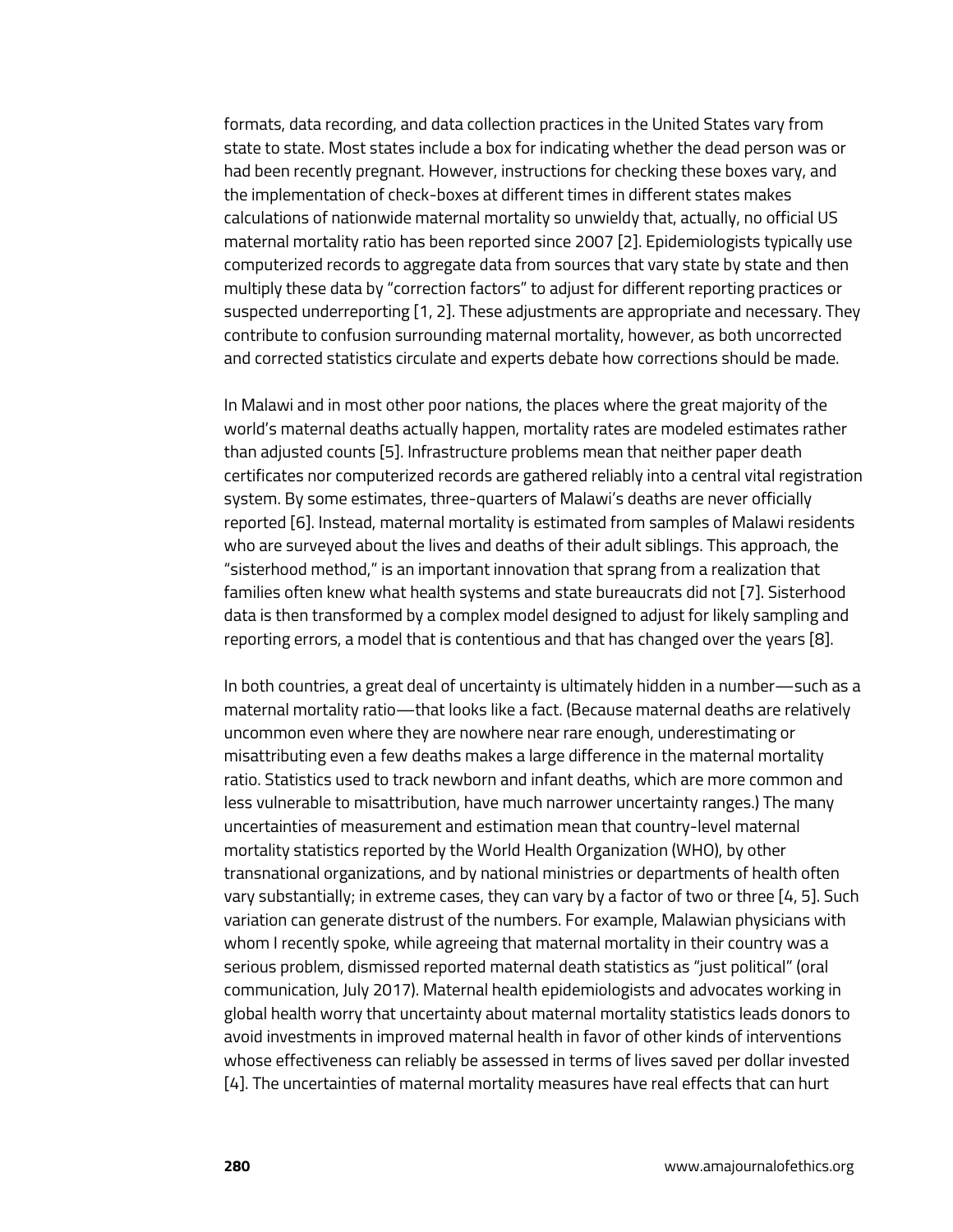[maternal health.](http://journalofethics.ama-assn.org/2016/07/msoc1-1607.html) The numbers themselves also have profound effects.

#### **Ethics, Choice, and Place**

If ethics is about what should (and should not) be, and statistics claim to be about what is, why do mortality indicators matter ethically? One reason is that statistics can help delineate boundaries of ethical concern: indicators like maternal mortality are nearly always reported at the national level, and, implicitly, responsibility for women's health and deaths is then placed within the borders of a nation. The realities of life, death, politics, and infrastructure rarely stop at national borders, however; both larger and smaller social divisions matter for who lives, who dies, and who takes the blame.

Place also gets embedded in measures of maternal and perinatal mortality that include delivery location, which then becomes a focus for policymakers. Place of delivery is generally specified as either inside or outside a hospital. It is included on birth certificates in the United States and can readily be linked by epidemiologists to death certificate data [9]. In Malawi, it is one of the indicators calculated from survey samples [10].

All United Nations member states pledged in 2000 to work toward a series of goals that would indicate greater well-being for people worldwide; one of those goals was to reduce maternal mortality by 2015 to one-quarter of its 1990 levels [11]. In Malawi, frustration with an apparent lack of progress on maternal mortality as the 2015 deadline drew near led politicians to focus on ensuring that women gave birth in health care facilities rather than in their homes or at the clinic of a traditional birth attendant [8]. Facility birth, unlike maternal mortality, was relatively easy to measure and to influence. Government leaders implemented policy changes and community-education efforts designed to move birth out of homes and into hospitals and other health facilities. These efforts often became coercive [12]. A Malawian woman can now be fined for giving birth outside the hospital; her decision to do so is taken as an indication of recklessness, ignorance, or both [12]. Many out-of-hospital ("traditional") birth attendants were taxed with substantial fines, and some were threatened with imprisonment. Yet punitive measures against out-of-hospital birth were not supported by clear evidence that facility birth in Malawi produced better health outcomes. Nor were they accompanied by the large increase in trained staff, the improvement in medical and pharmaceutical supply systems, or the development of infrastructure that would likely have been needed to keep women safer *inside* hospitals [12, 13]. Women were pushed, threatened, and shamed into facilities that lacked staff, essential supplies, electricity—sometimes even soap and water.

In the United States, the numbers of women who give birth at home are too small to hazard a guess about how (or whether) maternal mortality and place of birth are linked. However, concerns about outcomes for newborns, in many cases supported by neonatal health indicators, have led to paternalistic and punitive policy stances and even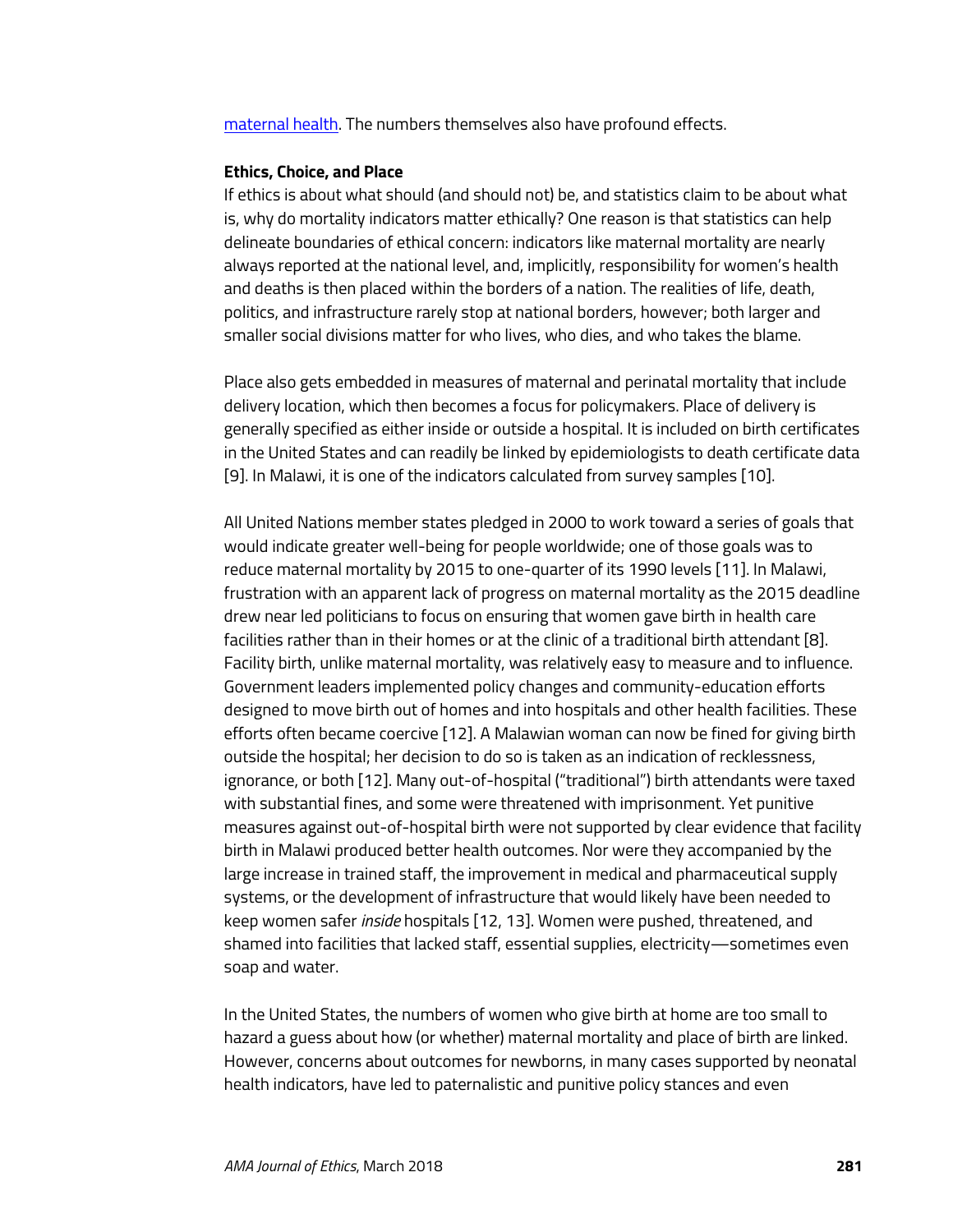proposals to make out-of-hospital birth illegal [14]. One group of perinatologists, for instance, has repeatedly advocated in a mainstream obstetrics journal that obstetricians who consult with out-of-hospital practitioners or even support research on home birth should be sanctioned by their professional boards [15]. This group has argued that pregnant women have the right only to make choices that entail no risks to a fetus and the ethical obligation to do what their obstetricians think best [14, 15].

Professional organizations of obstetricians and midwives have pushed back, and women in the United States can still legally [give birth at home—](http://journalofethics.ama-assn.org/2014/10/oped1-1410.html)although financial obstacles, lack of insurance coverage, and limited access to well-trained birth attendants often make it difficult. However, women who choose to give birth at home can also be shamed for doing so regardless of birth outcomes, as a review of comments on any online homebirth discussion will quickly show. The shaming is not only from internet "trolls." In a statement on home birth, the American College of Obstetricians and Gynecologists blamed women for "plac[ing] the process of giving birth over the goal of having a healthy baby," and implied that decisions to avoid hospital birth were frivolous by proclaiming that "childbirth decisions should not be dictated or influenced by what's fashionable, trendy, or the latest cause celébrè" [16]. Moreover, physicians have been known to make referrals to child protective services based on a woman's choice to give birth at home [17]. Like other coercive reproductive interventions, such as court-ordered cesarean delivery, actions like these constrain women's autonomy—and they are often grounded in highly selective readings of neonatal outcome indicators [14].

In both Malawi and the United States, then, perinatal statistics are used to create and reinforce a sharp distinction drawn between the inside and outside of the formal health sector. The inside is drawn as good, safe, and the responsible choice; the outside is bad, dangerous, and recklessly chosen. That distinction is in turn the justification for implementing paternalistic restrictions on women's autonomy, whether through legal measures[, shaming,](http://journalofethics.ama-assn.org/2018/03/ecas2-1803.html) or claims about mothers' ethical responsibilities to submit to clinical authority. In both countries, a narrow focus on place of birth allows policymakers, clinicians, and public health professionals to blame women for their own or their newborns' deaths and, in so doing, pay little attention to the reasons women might want to (or have to) avoid giving birth inside hospitals. A Malawian woman might elect not to brave the dirt paths that connect her village to the nearest health facility—paths that are unsafe after dark—when her labor begins. Or she might seek to avoid rude treatment, inadequate staff, or informal charges for supplies and medication [18]. If she does so, whatever happens "at home" will likely be regarded by some as her fault. An American woman might elect a home delivery rather than brave the high cesarean rate and iatrogenic pathogens at her local hospital. If she does so, she will likely be blamed for any harmful consequences to herself or to her infant [16]. Health indicators can underwrite infringements on women's autonomy and allow professionals and policymakers to overlook conditions in which women labor and give birth inside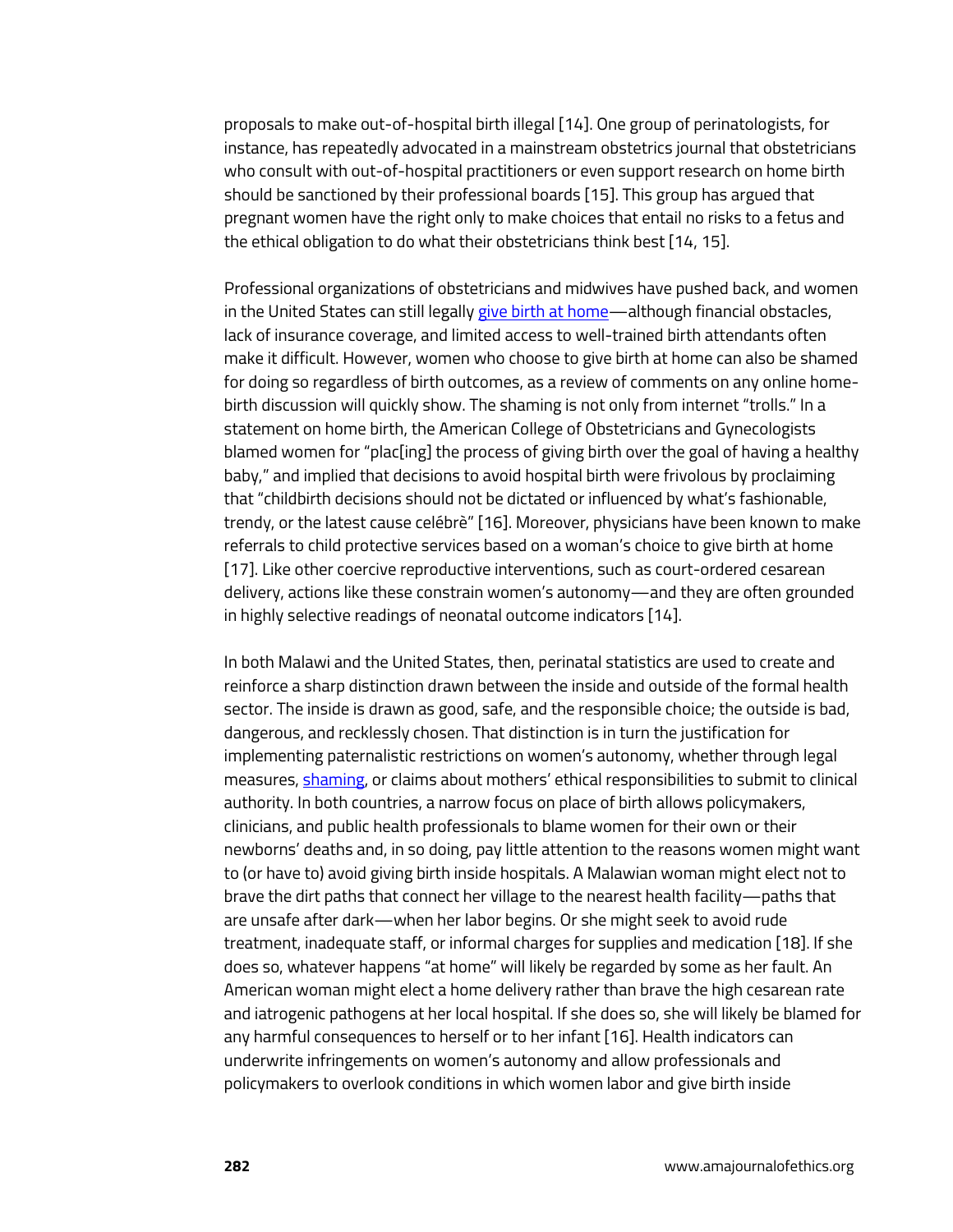hospitals. Sometimes these conditions are aversive. Sometimes they are lethal.

#### **Looking Beyond Statistics**

Perinatal indicators are important. It is the exclusive reliance on statistics that exclude women's experience, not their existence, that is the problem. It's not the tracking of maternal mortality in the United States or the ever-more-sophisticated modeling of it in Malawi that hurts women. The contrast between what statistics can uncover and what we can learn from other kinds of investigation is instructive, however. Death-certificate data often lead to a narrow focus on medical diagnoses and bodily pathologies rather than broad attention to the harms of poverty, inequality, racism, and misogyny. Sample surveys like those used in Malawi are probably more effective at measuring socioeconomic status and less effective at assessing pathology, but they too conceal the impact of low-quality or disrespectful medical care. Statistics currently used in Malawi and in the United States do not measure the effects of callous treatment, fragmented health care, or moral and political climates that undercut family support and gender equity.

The lack of attention to these aspects of women's experiences is a serious omission. Qualitative research in Malawi, including my own ethnographic work, has shown that in some cases women deliver alone or in unsafe conditions rather than face rudeness, neglect, or delays in health facilities [12, 13, 18]. In the United States, qualitative investigations by a journalism team revealed patterns that do not appear in standard perinatal indicators but that nevertheless matter for our understanding of why women die [19, 20]. Women who experienced "near misses" (that is, who almost died but didn't) and family members of women who died very often told the reporters that distracted, overstretched nurses and doctors simply did not listen to them or pay attention to their concerns [21]. Health professionals were particularly likely to disregard the worrisome symptoms of black women [22]. Meanwhile, many of the physicians and nurses who spoke with reporters noted that a professional focus on fetal and newborn well-being, including newborn outcomes measures used to accredit hospitals, had led medical teams to pay less attention to the needs of mothers [20, 23].

Social scientists and historians have argued that public health indicators don't simply represent a reality "out there." They create realities, too, at least in part by helping people marshal support for some policies and practices. To cite a historical example, in late-1940s Britain, neonatal mortality rates were used to support the patriarchal social status quo; obstetricians and pediatricians claimed that a woman's primary obligation was to her home, an obligation on which the survival of her children depended [24]. In this article I have argued that in both Malawi and the United States, a contemporary focus on indicators such as maternal mortality ratios, proportions of facility births, and neonatal mortality rates has arguably contributed to medical and public health initiatives that overemphasize place and underemphasize respectful, attentive, and knowledgeable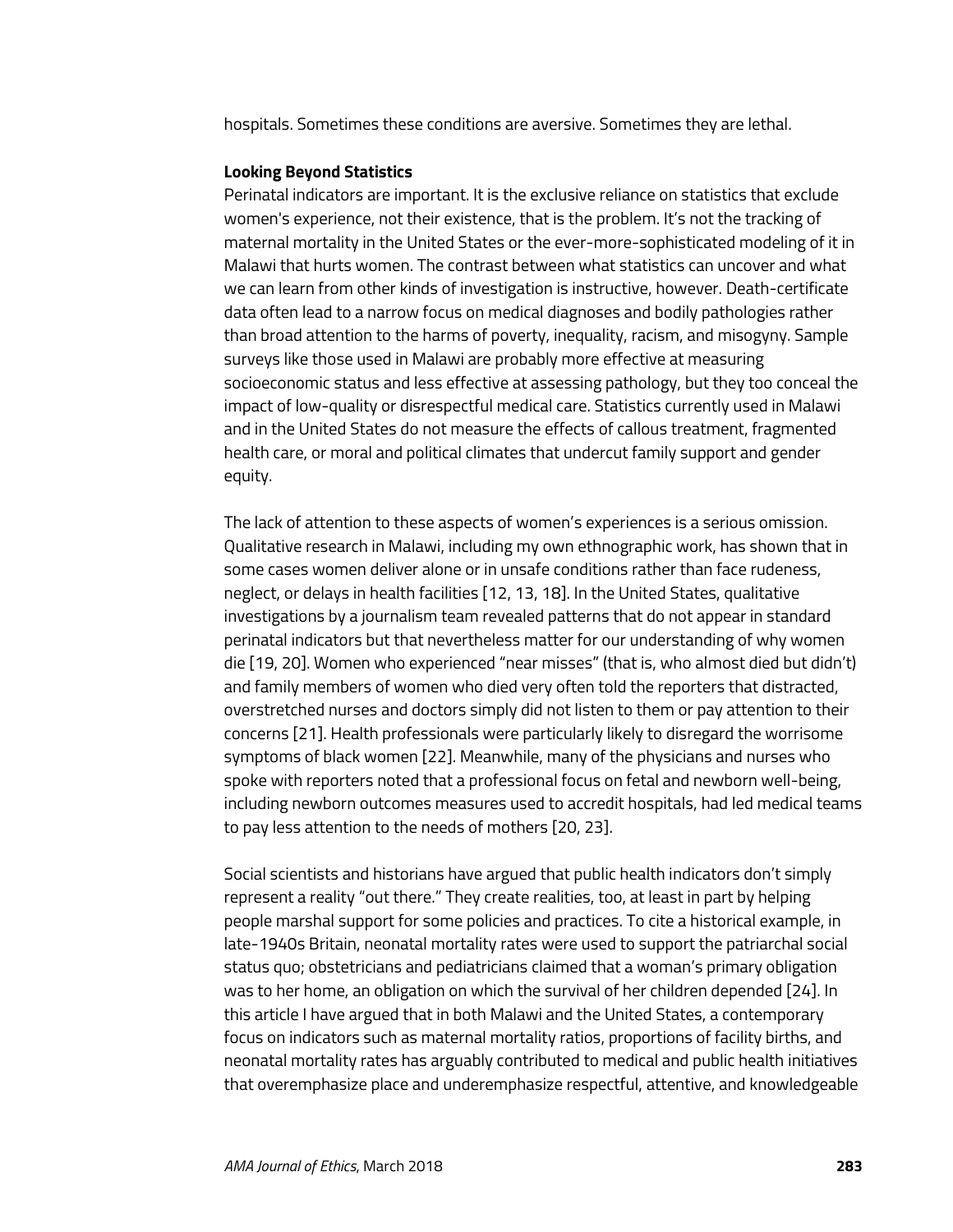care. Such initiatives restrict women's agency, limit women's exercise of autonomy, and undermine reproductive justice.

#### **New Questions, New Methods, Next Steps**

In 1962, pediatrician C. Henry Kempe published an article explicitly naming child abuse as a problem. By gathering together concerns that had previously been diffuse under a specific label, he made possible new methods to measure, analyze, and intervene in child abuse [25]. It is hardly conceivable to most of us now that in 1961 the crucial concept of child abuse simply did not exist. In 2003 social epidemiologist Nancy Krieger posed the explicit question: Does racism harm health [26]? Many previous studies exploring racebased disparities in health had built in assumptions that race could stand in for some form of biological difference. By naming racism, *not race*, as a possible pathogen and subject for investigation, Krieger opened the door for new measurement techniques that combined quantitative and qualitative approaches. The answer quickly became clear: racism—structural and interpersonal—has profound health effects [27].

We are in a moment in which it is ethically incumbent on women's health professionals and public health experts to ask whether sexism—structural and interpersonal endangers women. Asking this question is critical. Answering it will likely require the courage to rethink standard models of gathering and processing data and the willingness to combine quantitative and qualitative approaches [28]. It is a serious error of both ethics and public health to rely solely on statistical methods that presume women's experiences to be irrelevant or unmeasurable, that make it convenient to blame women for their own deaths, or that exclude assessments of deep structures of inequity. To continue in our present course, presuming that only what is countable counts, limiting our analysis to what is easily rendered into current statistical measures, is to fail women and families profoundly.

## **References**

- 1. World Bank. Lifetime risk of maternal death (1 in: rate varies by country). https://data.worldbank.org/indicator/SH.MMR.RISK. Accessed October 25, 2017.
- 2. MacDorman MF, Declercq E, Cabral H, Morton C. Recent increases in the US maternal mortality rate: disentangling trends from measurement issues. *Obstet Gynecol*. 2016;128(3):447-455.
- 3. World Health Organization. Maternal mortality. http://apps.who.int/gho/data/node.sdg.3-1-viz?lang=en. Accessed October 25, 2017.
- 4. Storeng KT, Béhague DP. "Guilty until proven innocent": the contested use of maternal mortality indicators in global health. *Crit Public Health*. 2017;27(2):163- 176.
- 5. Mathers C, Boerma T. Mortality measurement matters: improving data collection and estimation methods for child and adult mortality. *PLoS Med*.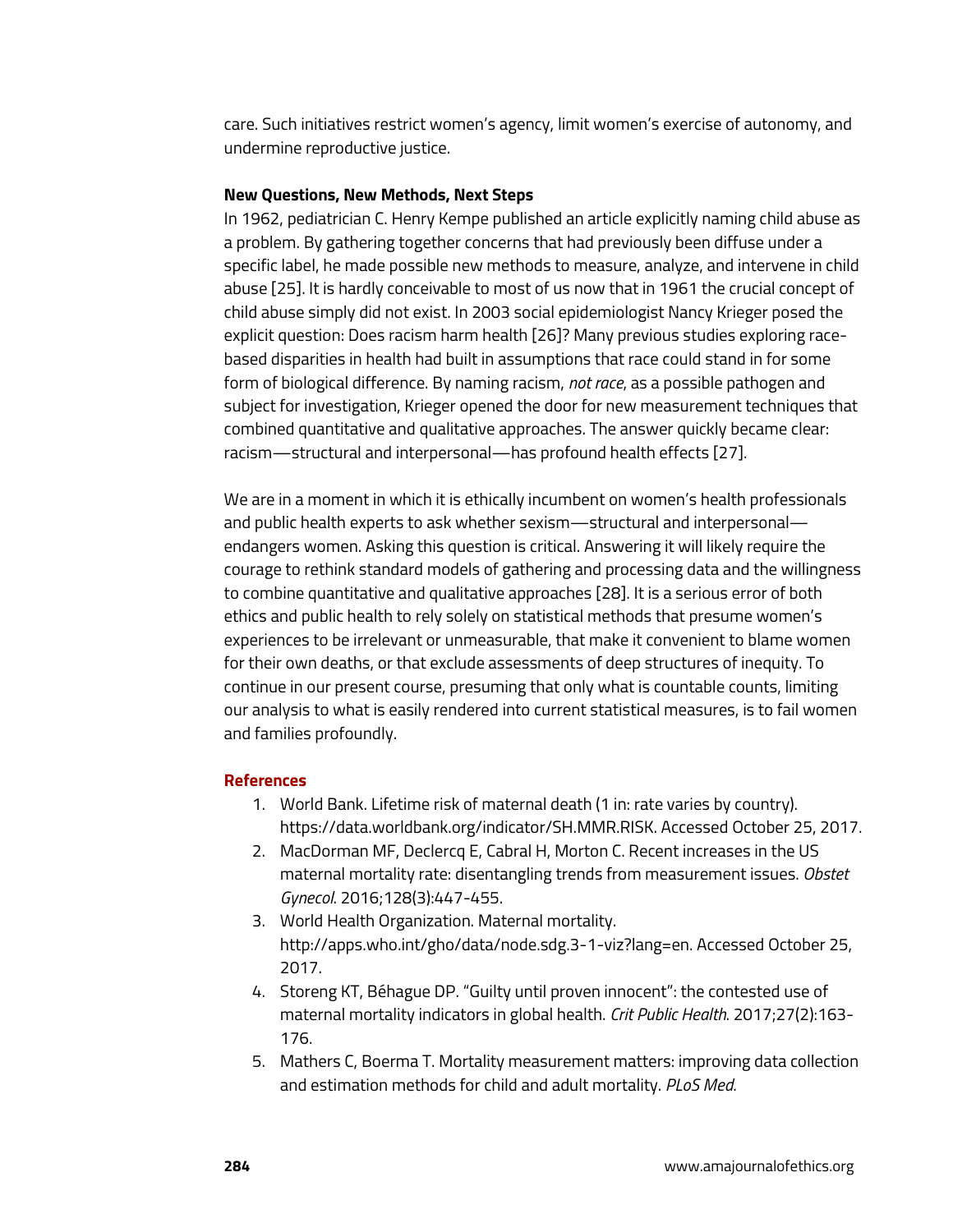2010;7(4):e1000265.

https://www.ncbi.nlm.nih.gov/pmc/articles/PMC2854121/. Accessed January 23, 2018.

- 6. Singogo E, Kanike E, van Lettow M, et al. Village registers for vital registration in Malawi. *Trop Med Int Health*. 2013;18(8):1021-1024.
- 7. Graham W, Brass W, Snow RW. Estimating maternal mortality: the sisterhood method. *Stud Fam Plann*. 1989;20(3):125-135.
- 8. Wendland CL. Estimating death: a close reading of maternal mortality metrics in Malawi. In: Adams V, ed. *Metrics: What Counts in Global Health*. Durham, NC: Duke University Press; 2016:57-81.
- 9. Mathews TJ, Driscoll AK. Trends in infant mortality in the United States, 2005- 2014. Hyattsville, MD: National Center for Health Statistics; 2017. NCHS data brief 279. https://www.cdc.gov/nchs/data/databriefs/db279.pdf. Accessed January 23, 2018.
- 10. National Statistical Office; ICF. *Malawi Demographic and Health Survey, 2015-16*. https://dhsprogram.com/pubs/pdf/FR319/FR319.pdf. Published February 2017. Accessed January 23, 2018.
- 11. World Health Organization. *Health and the Millennium Development Goals*. Geneva, Switzerland: World Health Organization; 2005. http://www.who.int/hdp/publications/mdg\_en.pdf. Accessed January 18, 2018.
- 12. Banda EC. *Stakeholders' Perceptions of the Changing Role of Traditional Birth Attendants in the Rural Areas of Central West Zone, Malawi: A Mixed Methods Study*  [dissertation]. Johannesburg, South Africa: University of Witwatersrand; 2013.
- 13. Wendland CL. Legitimate care, dangerous care, and childbirth in an urban African community. In: Olsen WC, Sargent CF, eds. *African Medical Pluralism*. Bloomington, IN: Indiana University Press; 2017:244-260.
- 14. Wendland CL. Exceptional deliveries: home births as ethical anomalies in American obstetrics. *J Clin Ethics*. 2013;24(3):253-265.
- 15. Chervenak F, McCullough LB, Brent RL, Levene MI, Arabin B. Planned home birth: the professional responsibility response. *Am J Obstet Gynecol*. 2012;208(1):31-38.
- 16. American College of Obstetricians and Gynecologists. ACOG statement on home births [news release]. Washington, DC: February 6, 2008. *Medscape*. July 20, 2010. https://www.medscape.com/viewarticle/725383. Accessed January 23, 2018.
- 17. Diaz-Tello F, Paltrow L. NAPW working paper: birth justice as reproductive justice. January 2010 draft. http://advocatesforpregnantwomen.org/BirthJusticeasReproRights.pdf. Accessed November 30, 2017.
- 18. Kumbani L, Bjune G, Chirwa E, Malata A, Odland JØ. Why some women fail to give birth at health facilities: a qualitative study of women's perceptions of perinatal care from rural Southern Malawi. *Reprod Health*. 2013;10:9. https://reproductivehealth-journal.biomedcentral.com/articles/10.1186/1742-4755-10-9. Accessed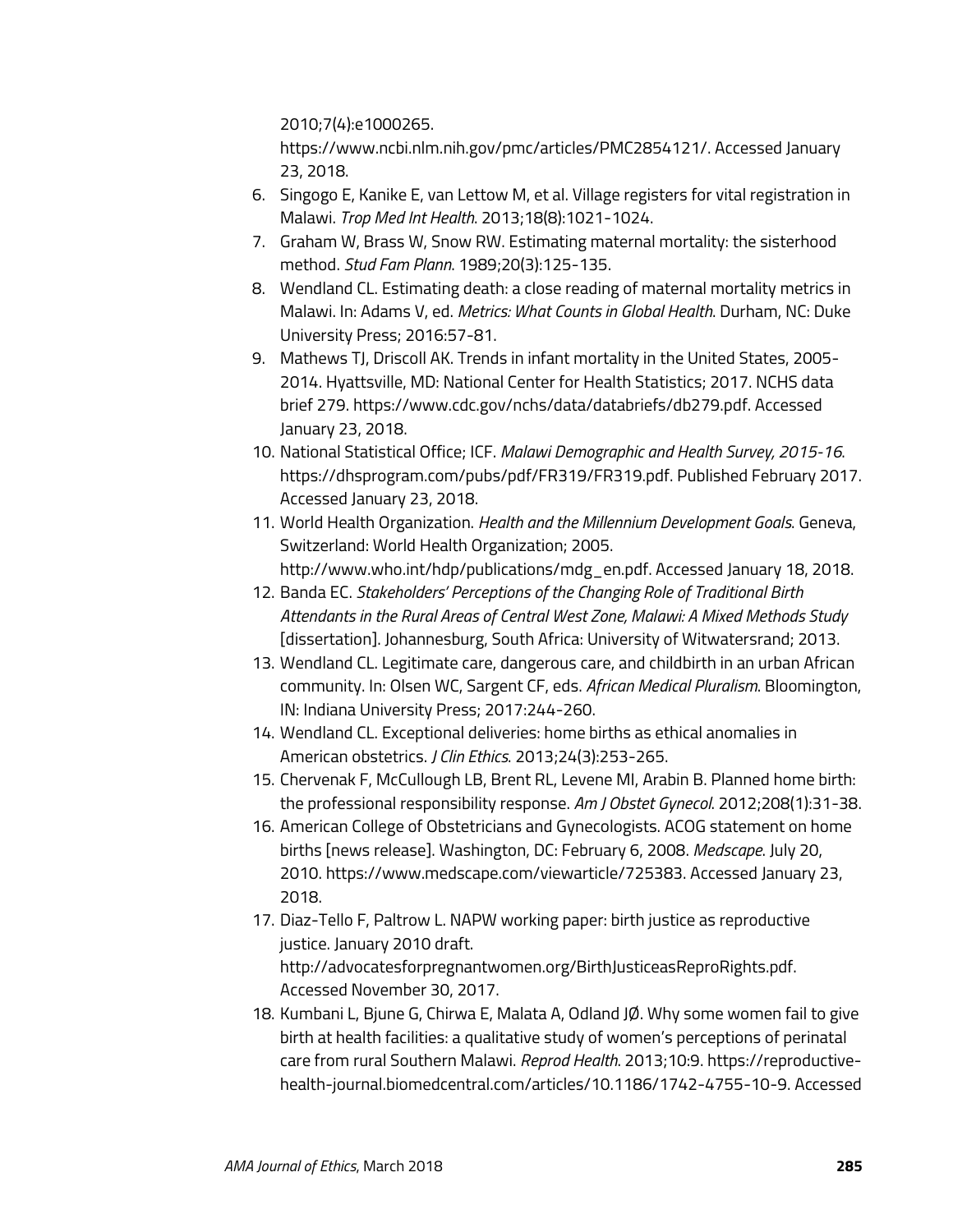October 25, 2017.

- 19. *Lost Mothers: Maternal Mortality in the US*. *NPR*. http://www.npr.org/series/543928389/lost-mothers. Accessed October 20, 2017.
- 20. Martin N, Cillekens E, Freitas A. Lost mothers. *ProPublica*. July 17, 2017. https://www.propublica.org/article/lost-mothers-maternal-health-diedchildbirth-pregnancy. Accessed October 20, 2017.
- 21. Ellison K, Martin N. Nearly dying in childbirth: why preventable complications are growing in the US. *NPR*. December 22, 2017. https://www.npr.org/2017/12/22/572298802/nearly-dying-in-childbirth-whypreventable-complications-are-growing-in-u-s. Access January 23, 2018.
- 22. Martin N, Montagne R. Black mothers keep dying after giving birth. Sharon Irving's story explains why. *NPR*. December 7, 2017. https://www.npr.org/2017/12/07/568948782/black-mothers-keep-dyingafter-giving-birth-shalon-irvings-story-explains-why. Accessed January 23, 2018.
- 23. Martin N, Montagne R. Focus on infants during childbirth leaves US moms in danger. *NPR*. May 12, 2017. https://www.npr.org/2017/05/12/527806002/focus-on-infants-duringchildbirth-leaves-u-s-moms-in-danger. Accessed January 23, 2018.
- 24. Armstrong D. The invention of infant mortality. *Sociol Health Illn*. 1986;8(3):211- 232.
- 25. Kempe CH, Silverman FN, Steele BF, Droegemueller W, Silver HK. The batteredchild syndrome. *JAMA*. 1962;181:17-24.
- 26. Krieger N. Does racism harm health? Did child abuse exist before 1962? On explicit questions, critical science, and current controversies: an ecosocial perspective. *Am J Public Health*. 2003;93(2):194-199.
- 27. Gravlee CC. How race becomes biology: embodiment of social inequality. *Am J Phys Anthropol*. 2009;139(1):47-57.
- 28. Adams V, Craig SR, Samen A. Alternative accounting in maternal and infant global health. *Glob Public Health.* 2015;11(3):276-294.

**Claire Wendland, MD, PhD**, is a professor in the departments of anthropology and obstetrics and gynecology at the University of Wisconsin-Madison. Previously, she worked as an obstetrician-gynecologist on the Navajo reservation before returning to graduate school for a PhD in cultural anthropology. Her current research explores explanations for maternal death in Malawi, a context in which mortality rates are very high while the uncertainties surrounding any given death are substantial.

## **Related in the** *AMA Journal of Ethics*

[How Should Trainees Respond in Situations of Obstetric Violence?,](http://journalofethics.ama-assn.org/2018/03/ecas2-1803.html) March 2018 [Natural Childbirth—a Global Perspective,](http://journalofethics.ama-assn.org/2014/10/oped1-1410.html) October 2014